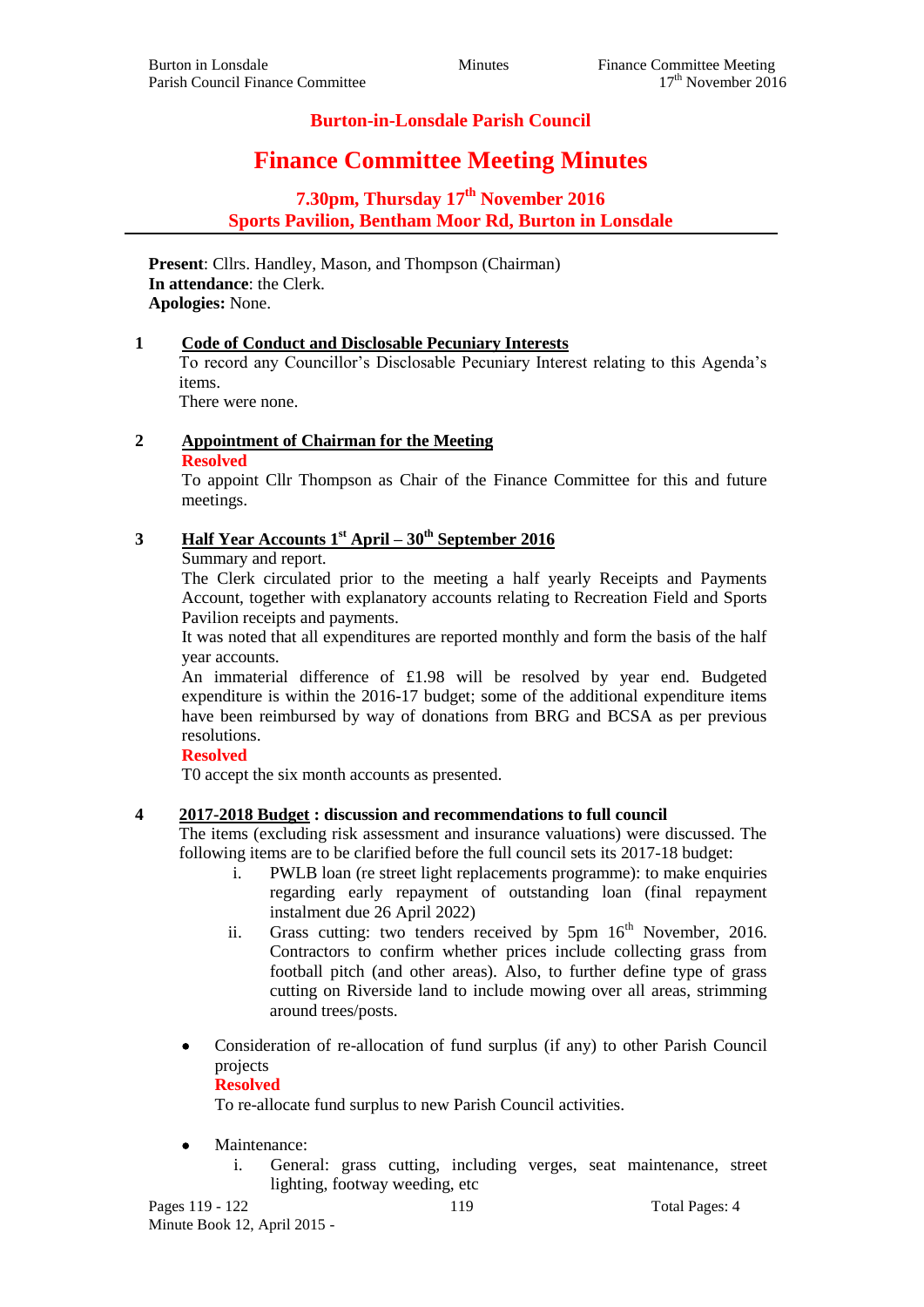Two tenders for grass cutting received; clarification awaited (see above).

**Resolved**

Seat Maintenance will continue to be done by volunteers, for cost of materials.

**Resolved**

Street lighting maintenance will continue to be done by North Yorkshire County Council.

ii. Recreation Field and Pavilion, including football pitch grass cutting and marking, play equipment, etc

**Resolved**

To use LGA 1976 (miscellaneous provisions) Section 19 for expenditure relating to the Recreation Field and day-to-day Pavilion expenses e.g. utilities, etc).

• Funding re village's small maintenance jobs done by volunteers

#### **Resolved**

Funds in line with the current year's allocation to be assigned for minor maintenance work done by volunteers.

• Grant applications from Village and other Organisations

### **Resolved**

To continue to grant BCG £100 annually, in order to assist the Parish Council publish its agendas, minutes and financial information as required by the Transparency Code.

A discussion ensued concerning the timing of asking groups for applications, as none had yet been received for the coming financial year: receiving applications on a single date facilitates the budget process, however applications for small amounts during the financial year might be accommodated from the fund surplus (for the time being). No decision made.

- Risk assessment and insurance items' valuations This item was not discussed.
- Recreation Field business plan including sports pavilion operation Day-to-day expenditure is broadly within budget at the moment. No business plan, per se, set. See above resolution: day to day expenses to be met from the budget under LGA 1976 s19.
- Proposed 2017-18 budget for recommendation to full Council A discussion as to the level of budget, the amount to be drawn from reserves and the precept amount to be requested **Resolved**

To recommend to full council that a budget of £17,170 be set for the financial year 2017-18; details of the budget to be found in below Appendix.

**5 2017-2018 Annual Precept:** recommendation to full council of amount to be requested from Craven District Council, in the light of the proposed total budget for 2017-18, and unallocated reserves available at year end  $31<sup>st</sup>$  March 2017. **Resolved**

Pages 119 - 122 120 120 Total Pages: 4 Minute Book 12, April 2015 - To recommend to full council to request a precept of  $£16,000$  from CDC, payable in two tranches in April and September 2017; to recommend to full council drawing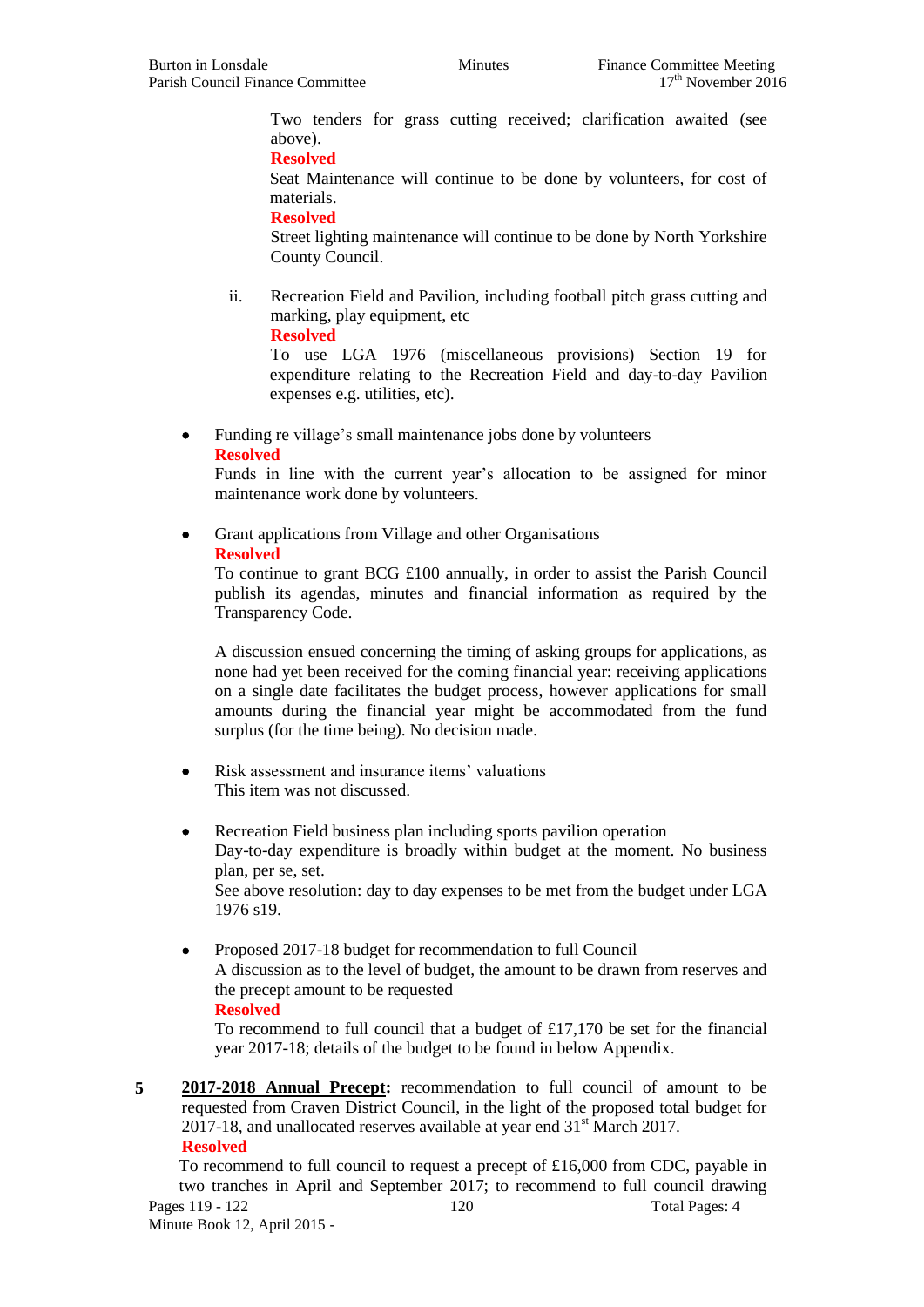down £1,170 from reserves in order to meet budget commitments.

### **6 Date, time and venue of next monthly Parish Council Meeting Confirmed:** Thursday 24 th November 2016, 7.30pm, Village Hall

The meeting closed at 9.30pm.

|  | Dated |
|--|-------|
|--|-------|

#### **Appendix**

## **2016-17 Precept £14,750 (£7350 per 1/2 year)**

| <b>BUDGET</b> |  |             |
|---------------|--|-------------|
|               |  | $2017 - 18$ |
| 2016-17       |  | (proposed)  |
| 800           |  | 900         |

|  | <b>Maintenance and renewals</b> |  |  |
|--|---------------------------------|--|--|
|--|---------------------------------|--|--|

Utilities: electricity for street lights

Street Lights (year 2 of maintenance cycle) Street Lights: Repayment of public works loan **Seat Maintenance Street maintenance** Lot 4 Grass cuts Village Green, path to VOSCY £480 Lot 5 Grass cuts Riverside Land £120 Trees Riverside Land, VOSCY & VG Xmas Tree for Village Green (250), power (75) Village Green misc inc War memorial Lot 6 VOSCY grass cuts VOSCY: memorials [1450], misc maintenance Lot 7 Chapel Lane bank verge **Subscriptions** Insurance (incl pavilion) Hire of Village Hall (30 hours) Elections (local) 0 Sundries **100** 100 S/137 donations to village organisations, inc. Shop **Donations other than s137: (LGA 1976 (Misc Provs) s 19) <b>750** 750

## **Recreation Field**

Pages 119 - 122 121 121 Total Pages: 4 Minute Book 12, April 2015 - Pavilion water, electric Pavilion maintenance (LGA 1976 Misc Provs)

| <b>150</b> | 350   |
|------------|-------|
| 2,043      | 2,000 |
| 50         | 150   |
| 200        | 200   |
| 560        | 480   |
| 350        | 360   |
| 1,000      | 1,000 |
| 300        | 350   |
|            | 0     |
| 250        | 240   |
| <b>150</b> | 150   |
|            | 120   |
| 300        | 300   |
| 1,000      | 1,000 |
| <b>150</b> | 250   |
|            | 0     |
| <b>100</b> | 100   |
| <b>250</b> | 250   |
| 750        | 750   |

| 600           |  | 600   |  |
|---------------|--|-------|--|
| 1,000         |  | 1,000 |  |
| Total Poace 4 |  |       |  |